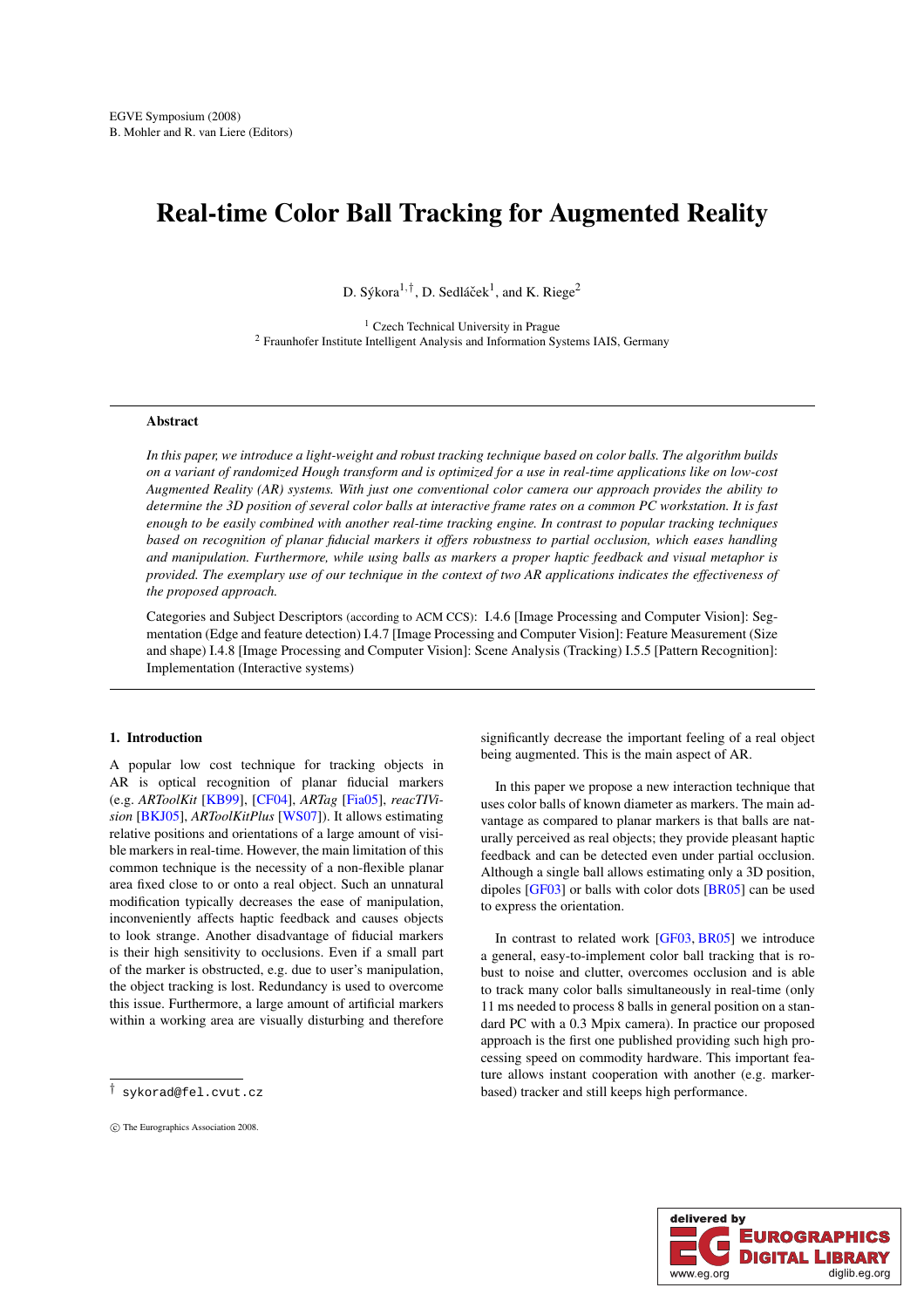<span id="page-1-0"></span>Our paper is structured as follows: We first elaborate on related work done in the field of circle detection and the usage of tracked balls as 3D interaction devices. Then, our approach for a real-time color ball tracking technique suitable for AR is presented in Section [3.](#page-2-0) Our achievement regarding performance, accuracy and limitations of the proposed technique as well as the exemplary integration in two AR applications is demonstrated in Section [4.](#page-5-0) Final conclusions are given in Section [5.](#page-6-0)

# 2. Previous work

Ball detection and tracking can be understood as a special case of a more general problem studied in low-level vision: detection of parametric curves in images. Since the perspective projection of a sphere is always a circle, in our case we consider only circle detection.

Research in this field started with the seminal *Circle Hough transform* (CHT) [\[DH72\]](#page-7-7) that extend the basic principles of Hough transform to circle detection. The key idea is similar as in line detection, i.e. to extract edges first and then for each edge pixel accumulate votes in an appropriate subset of parametric space (here represented by a 3D histogram of circle centers and radii) using all possible circles passing through it. Significant peaks in such a 3D histogram determine centers and radii of salient circles in the image. Although original CHT is recognized to be robust to noise and occlusions, its main drawback is computational complexity. To overcome this issue and still keep robustness of the original CHT a bunch of derived techniques were developed.

One of the first improvements is based on a hierarchical paradigm pioneered by *Li et al.* [\[LLL86\]](#page-7-8) who start with coarse grid and perform subdivisions only when the number of votes exceeds some predefined threshold. Similarly dimensionality reduction of the parametric space is used to reduce the number of votes [\[XJ02,](#page-7-9) [JC05\]](#page-7-10). In this method a selected subset of parameters is estimated first (e.g. a circle center) and then such an initial solution is used to reduce the number of required votes for remaining parameters (e.g. a radius). Although these approaches can reduce the number of votes considerably, their computational complexity is still far from being considered to be usable in real-time applications since the number of edge pixels in images can be very large.

Another idea is to take into account also the gradient orientation at edge pixels. *Kimme et al.* [\[KBS75\]](#page-7-11) use this approach to estimate circle segments instead of whole circles. *Guil* and *Zapata* [\[GZ97\]](#page-7-12) decompose circle detection into two phases. First circle centers are computed from intersections of gradient vectors and then corresponding radii are estimated using distances between circle center and image pixels by voting in an one dimensional histogram. Recently, *Rad et al.* [\[RFQ03\]](#page-7-13) use pairs of opposite gradient vectors and clustering on Euclid distances to estimate most probable circle parameters. However, these methods have two important drawbacks. First is computational complexity hidden in the pre-processing phase where a robust edge detector (e.g. [\[Can86\]](#page-7-14)) is used in order to estimate precise locations and orientations of edges in noisy images. The second issue is caused by the existence of negligible gradient magnitudes on ball boundaries due to shading and shadow casting. Their presence hinders a correct estimation of the orientation and forces lower gradient magnitude thresholds that increase the overall number of edge pixels that have to be processed.

Our approach is inspired by methods based on randomized access to input data. This technique was first introduced to circle detection by *Xu et al.* [\[XOK90\]](#page-7-15) who iteratively take several randomly chosen triplets of edge pixels, construct a circle and use its three parameters to vote in 3D histogram represented by dynamic data structure. *Cheng* and *Lee* [\[CL95\]](#page-7-16) and later *Chen* and *Chung* [\[CC01\]](#page-7-17) use RANSAC based voting instead of blind CHT where the quality of each circle candidate is evaluated using distance of image pixels from counted circle boundary. This procedure is repeated several times and a circle with smaller error is taken. Although randomized approaches gain significant speed-ups, they still require many random votes to perform when the number of edge pixels is large, i.e. when the gradient magnitude thresholds are low (as in our case). However, as we show in this paper, color-based edge detection allows to reduce the number of edge pixels so that randomized voting becomes computationally tractable and more efficient as compared to other techniques.

Since approaches based on CHT allow only pixel precise estimation of circle center and radius least squares fitting techniques are used [\[GGS94\]](#page-7-18) to gain sub-pixel accuracy. However, these methods are very sensitive to outliers and so they have to be used carefully. In practice it is necessary to first preselect a meaningful subset of edge pixels using some robust (e.g. CHT based) techniques. The same strategy is used also in our approach, but in addition to previous approaches we incorporate also weighting by gradient magnitude to improve the accuracy.

Balls were used as 3D interaction devices in few related works. *Bradley* and *Roth* [\[BR05\]](#page-7-6) use a blue ball covered with red and green dots to estimate position and orientation. Their real-time ball detection algorithm is based on a simple color thresholding and bounding circle estimation that is unfortunately sensitive to background clutter and occlusions. *Greenspan* and *Fraser* [\[GF03\]](#page-7-5) introduced a more robust ball tracking algorithm for sphere dipole pose estimation. In this case dipole means two balls connected with a stick yielding five degrees of freedom. Their algorithm has two phases. First is locking (1 to 2 seconds) that allows to find balls in general positions and the second phase is real-time tracking that takes into account the previous position of the balls. The main disadvantage of this approach is a locking phase which introduces noticeable lags in interaction.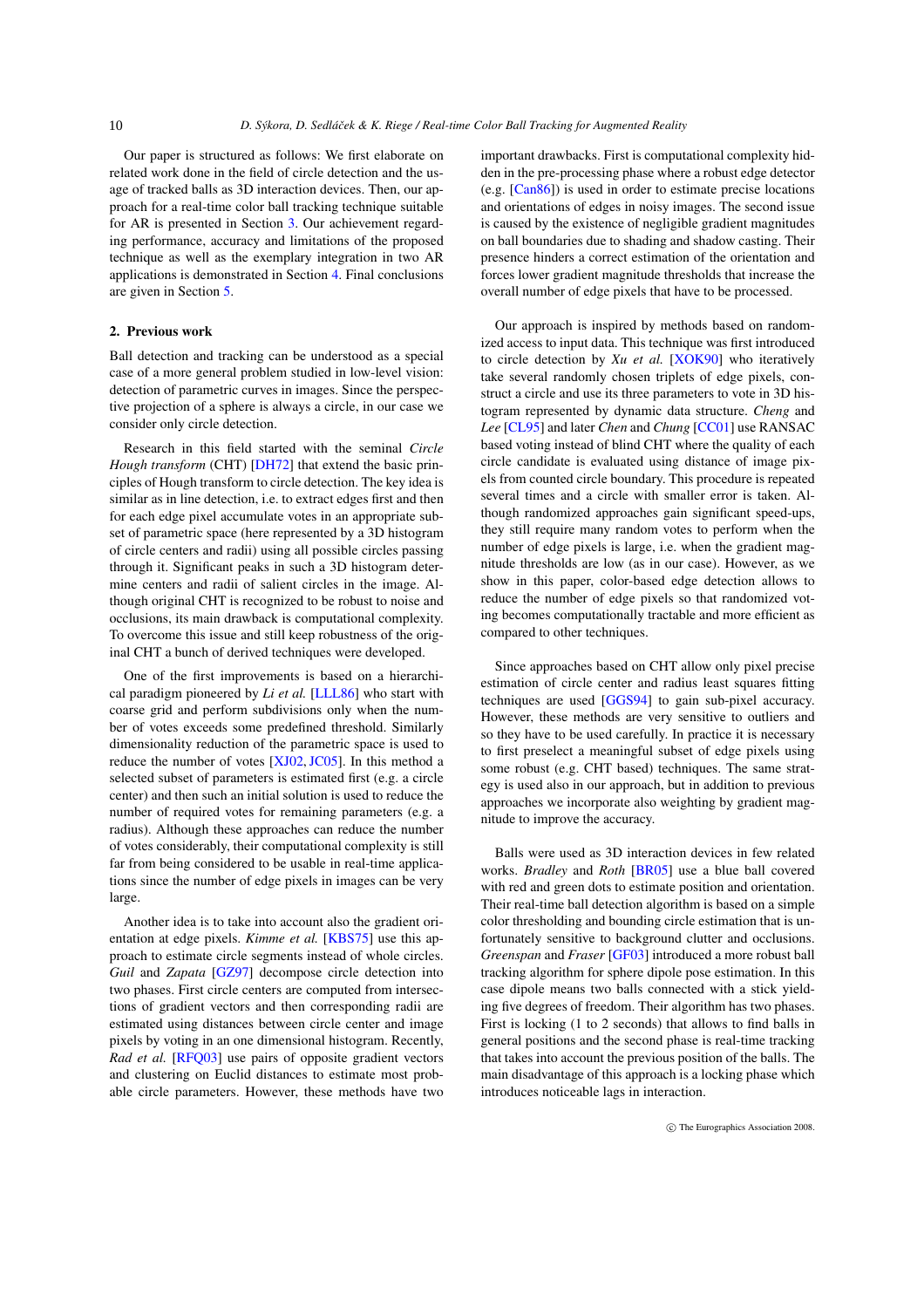<span id="page-2-2"></span>

<span id="page-2-1"></span>Figure 1: *Color calibration: (a) input color image, (b) result of mean-shift color image segmentation and circle fitting, (c) measured non-parametric color distribution, (d) four distinct color clusters, (e) resulting pixel-wise classification.*

#### <span id="page-2-0"></span>3. Our approach

In this section we introduce our novel approach to real-time ball tracking. The key idea that actually enabled both robustness and high processing speed is the usage of color edge detection based on a fast color segmentation that produces a much lower number of edge pixels in contrast to standard approaches based on luminance. This reduction dramatically decreases the number of votes required for robust detection of circle parameters so that the pose of many color balls can be estimated in real-time.

The whole framework consists of two main phases. In the first off-line calibration phase the camera's intrinsic parameters and radial distortion are estimated and a simple color classifier is learned from an exemplar image of color balls. Then the on-line real-time tracking phase follows where the color classifier is applied to the input images, balls are detected and their 3D positions are returned. In the following sections we describe each phase in more detail.

# 3.1. Calibration

The off-line calibration phase consists of two steps. First intrinsic and radial distortion parameters of the camera are estimated from several photographs of a chessboard pattern taken under different orientations and positions. We exploit the *GML Camera Calibration Toolbox* [\[VV05\]](#page-7-19) to perform image analysis and optimization. The extracted camera parameters are used immediately to precalculate a look-up table that allows unwrapping pixel positions at runtime.

In the second step we estimate the color distribution of each ball that should be recognizable during the real-time tracking phase. For that purpose we arrange color balls to be well visible from the camera and acquire a single color image (see Figure [1a](#page-2-1)). Then we perform color image segmentation using a modified version of the popular mean-shift based algorithm [\[CM97\]](#page-7-20). In our case only color constancy of regions is important, therefore we perform mean-shift segmentation regardless luminance using only color components (of *LUV* color space [\[WS82\]](#page-7-21)). This modification

provides robustness to brightness variation across the ball's surface (see Figure [1b](#page-2-1)).

When the input image is segmented we perform connected components analysis [\[RK82\]](#page-7-22) to label regions. On each sufficiently large region a circle fitting algorithm is applied (see Section [3.2.2\)](#page-3-0). When the ratio between the region area and the area of a fitted circle is nearly equal to one, we determine this region as a ball. Afterwards pixels inside the detected circle serve as color samples to non-parametric dis-tribution (see Figure [1c](#page-2-1)) represented by a  $2\overline{D}$  image where rows and columns represent color components α and β of a selected color space (in our implementation we use *a* and *b* from CIE *Lab*, however, any other color space with decoupled color and intensity components can be used, e.g. *l*αβ [\[Rud98\]](#page-7-23)).

When all color samples are gathered, an image closing operation [\[Ser93\]](#page-7-24) is applied to fill-in small holes and filter noise (see Figure [1d](#page-2-1)). Finally, the resulting non-parametric distribution of colors is used to precalculate a simple *RGB* classifier that allows converting input color to a single index. The classifier is implemented as a 3D look-up table that converts *RGB* triplets to integer values. To avoid huge memory requirements a 6-bit representation is used for each color component). Figure [1e](#page-2-1) shows the result of image segmentation when the *RGB* classifier is applied on the input image.

#### 3.2. Real-time tracking

The real-time tracking phase consists of four main steps: (1) color image segmentation where the input image is converted to several regions, (2) robust estimation of circle parameters, (3) refinement of circle parameters, and (4) ball to track assignment where each circle is assigned to a specific instance of a ball track to ensure temporal consistency. In the following sections each step is described in more detail.

#### 3.2.1. Segmentation

First we acquire an image from the camera (see Figure [2a](#page-3-1)) and apply the *RGB* classifier to obtain a unique color index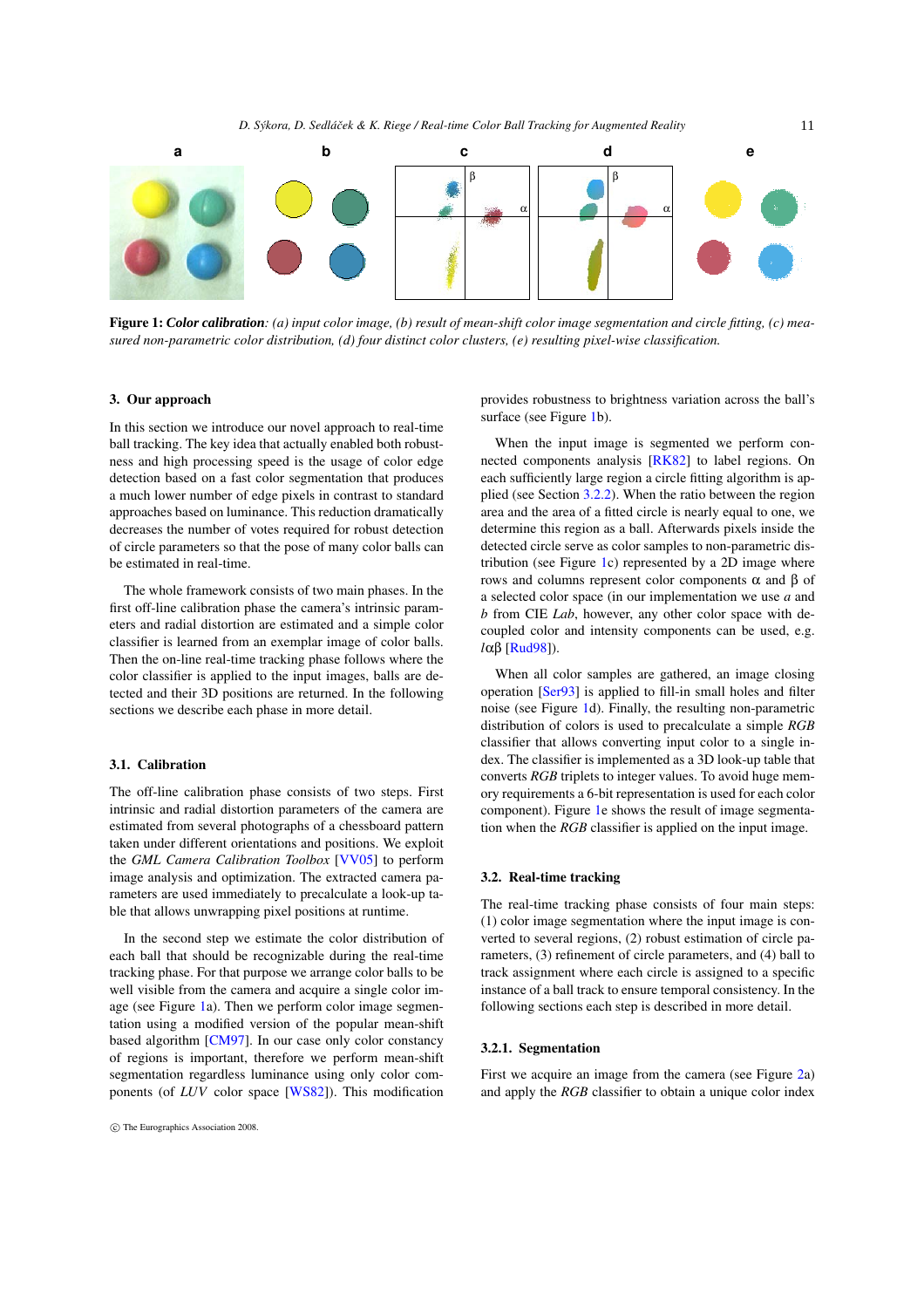<span id="page-3-2"></span>

<span id="page-3-1"></span>Figure 2: *Ball detection: (a) input color image, (b) pixel-wise classification, (c) noise reduction and hole filling, (d) superimposed detected balls, (e) region boundaries and circle center histogram, (f) first detected circle and removed part of the original boundary, (g) all detected circles and close image gradients, (h) circles refitted to real ball boundaries.*

for each pixel (see Figure [2b](#page-3-1)). Then as in the color calibration phase the connected component analysis [\[RK82\]](#page-7-22) is used to obtain a list of regions and their neighboring relations. To reduce noise and remove holes small regions are connected to their sufficiently large neighbors. After this we obtain a set of regions where each can represent one or more balls (see Figure [2c](#page-3-1)). For the following processing each region is represented by a set of undistorted boundary pixels.

The problem is now much simpler as compared to general circle detection from luminance edges since now we have to search only in a very restricted subset of the 3D parametric space. However, still a robust estimation is necessary to handle multiple balls per region, occlusion and background clutter.

In our experiments we implemented and tested many different variants of Hough transform, RANSAC, and leastsquares based approaches. Finally we decided to develop a new approach where in the first phase an initial circle is robustly estimated using blind randomized voting with dimensionality reduction of the parametric space and then the circle parameters are refined to better fit real ball boundaries using a least-squares technique. Such a combination allows to reach an optimal balance between robustness, accuracy and processing speed. Each step of the proposed algorithm will be described in more detail in the following sections.

# <span id="page-3-0"></span>3.2.2. Robust estimation of circle parameters

As was stated before, the basic assumption is that the boundaries of detected regions trace approximately real ball boundaries. Therefore, if we perform many random picks of tree boundary pixels and construct a circle which passes them, then there is a high probability that we obtain similar circles repeatedly. An important fact is that computing the location of the circle center  $(c_x, c_y)$  from three points  $(x_i, y_y)$ (with integer coordinates) can be done very fast (2 integer divisions and 18 multiplications):

$$
c_x = \frac{d_1y_{32} + d_2y_{13} + d_3y_{21}}{2(x_1y_{32} + x_2y_{13} + x_3y_{21})}
$$
(1)

$$
c_y = \frac{d_1x_{32} + d_2x_{13} + d_3x_{21}}{2(y_1x_{32} + y_2x_{13} + y_3x_{21})}
$$
(2)

where  $x_{ij} = x_i - x_j$ ,  $y_{ij} = y_i - y_j$ , and  $d_i = x_i^2 + y_i^2$ . Therefore we can perform many random votes and gather solutions in a 2D histogram with the same resolution as the original image (see Figure [2e](#page-3-1)). Voting is stopped when the accumulator in the currently updated bin crosses a predefined limit or when the maximum number of random votes exceeds. The latter case is rare and occurs when balls with the same color form blobby regions as shown in Figure [2c](#page-3-1).

With the estimated circle center we proceed to a simple deterministic vote for the radius, i.e. we compute the distance (in pixels) of each region boundary pixel to the circle center and increment the accumulator of the correspond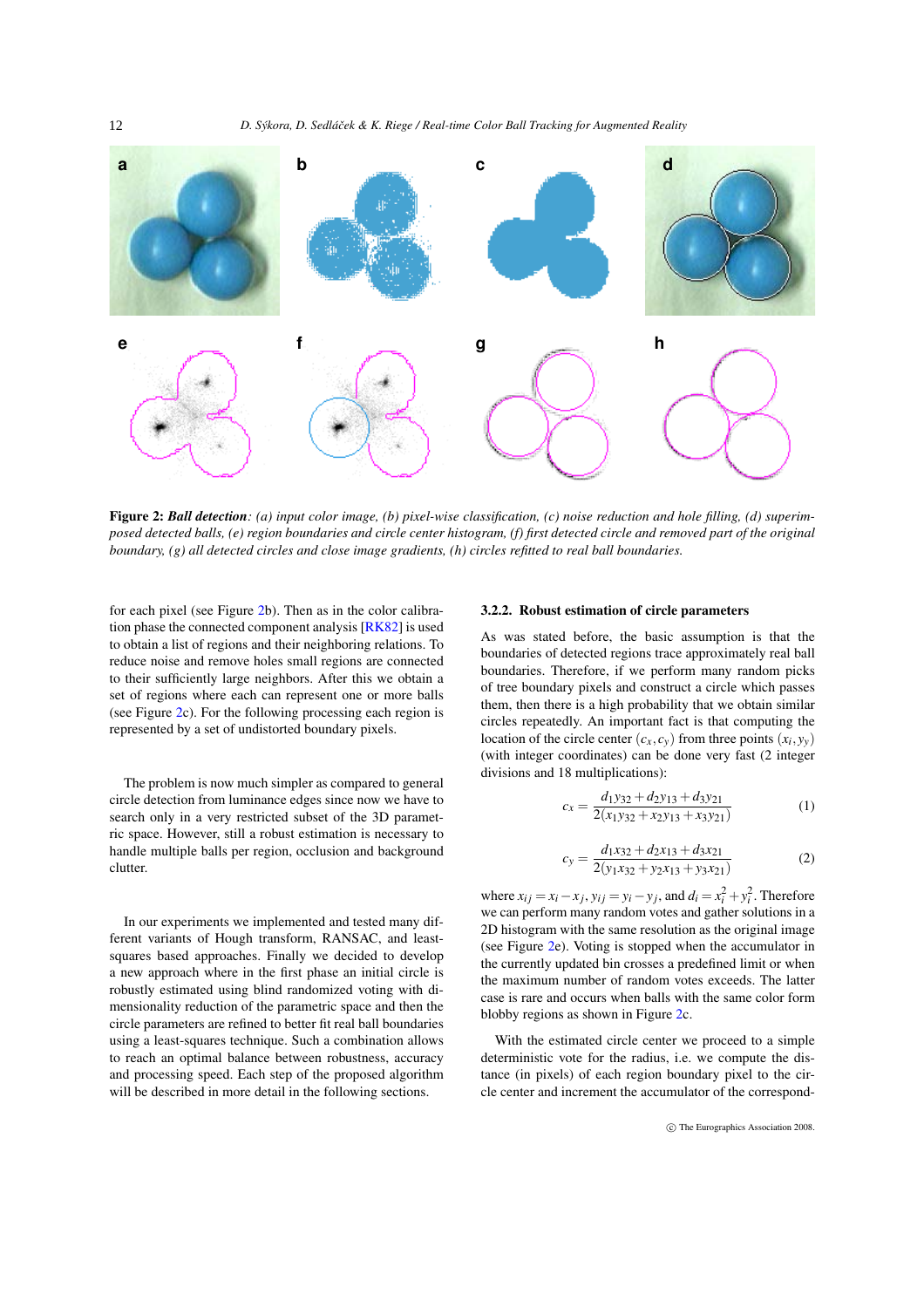<span id="page-4-6"></span>ing bin in a 1D histogram. Finally we treat the index of the most frequented bin as an estimation of the circle radius. We can do this estimation also during the previous random voting phase; however, in this case the computation takes two more multiplications and a floating point square root which is computationally demanding in contrast to the proposed deterministic vote.

When the most salient circle is estimated, we have to ensure that the underlaying region does not encompass any other ball with the same color index (as in Figure [2e](#page-3-1),f). This can be done by searching for another maximum in the 2D histogram of circle centers. However, when the second circle occupies only a small portion of the whole region boundary then there is also a small probability that the center bin will have a sufficient number of votes. To overcome this issue, we simply remove boundary pixels (see Figure [2f](#page-3-1)) near the first estimated circle and perform repeatedly circle center and radius voting phases till the remaining number of boundary pixel become considerably low.

Another problem arises when non-circular objects with similar colors appear in the image. In this case the circle center voting phase typically exceeds the maximum number of random votes, the voting histogram is noisy without significant peaks and the global maximum is considerably small (see Figure [3\)](#page-4-0). To recognize this situation we propose a simple but robust circle quality metric:

$$
Q_c = \frac{c_{max} \cdot r_{max}}{N_{votes} \cdot N_{points}} \tag{3}
$$

Here *cmax* and *rmax* are global maxima in the circle center and in the radius voting histograms, *Nvotes* is the number of circle center votes, and *N<sub>points</sub>* is the number of region boundary pixels. Typically  $Q_c$  for nearly circular region is about four orders of magnitude higher as compared to non-circular regions. The most doubtful situation is the case where balls form blobby regions (like in Figure [2c](#page-3-1)), nevertheless also in this case the *Qc* is about one order of magnitude higher.



<span id="page-4-0"></span>Figure 3: *Circle center voting histogram: When the region has a circular shape the histogram has one significant peak (left); in the case of a non-circular region the histogram is noisy and there are no significant peaks (right).*

c The Eurographics Association 2008.

#### <span id="page-4-5"></span>3.2.3. Refinement of circle parameters

When the robust estimation of a circle is done we have to refine its center and radius to better fit the real ball boundary. To simplify this task we assume that pixels representing ball boundaries have a large magnitude of intensity gradient and are simultaneously close to the estimated circle. According to this basic assumption we apply simple central differences on pixels intensities in a small annulus around the estimated circle (see Figure [2g](#page-3-1)) and select pixels with large responses. In general this approach does not guarantee that we actually select real boundary pixels since occlusions and background clutter can easily violate our basic assumption. However, the shape of the annulus usually restricts the selection area in such a way that outliers do not affect the final solution considerably.

We formulate the task as a non-linear least-square optimization problem with the following energy function:

<span id="page-4-1"></span>
$$
E(\mathbf{c}) = \sum_{p} \|\nabla I \cdot C(\mathbf{c})\|^2
$$
 (4)

where  $\nabla I$  is the image gradient at pixel **p** and  $C(c)$  is the distance of pixel p from circle c:

<span id="page-4-3"></span>
$$
C(c) = \sqrt{(p_x - c_x)^2 + (p_y - c_y)^2} - c_r
$$
 (5)

In order to minimize such a function we use a standard iterative Gauss-Newton method [\[PTVF92\]](#page-7-25), where in each iteration first order derivatives of [\(4\)](#page-4-1) are set to zero and the function is linearized using a first order Taylor expansion:

$$
\nabla E(\mathbf{c}) = 0 \quad \Rightarrow \quad 2 \sum_{p} \nabla C \cdot ||\nabla I||^2 \cdot (C + \nabla C \cdot \Delta \mathbf{c}) = 0 \tag{6}
$$

where

<span id="page-4-2"></span>
$$
\nabla \mathbf{C} = \left(\frac{1}{d}(c_x - p_x), \frac{1}{d}(c_y - p_y), -1\right) \tag{7}
$$

and

$$
d = \sqrt{(p_x - c_x)^2 + (p_y - c_y)^2}
$$
 (8)

From this equation we can easily obtain the incremental change of the circle parameters (in matrix notation):

<span id="page-4-4"></span>
$$
\Delta \mathbf{c} = -(\nabla \mathbf{C}^t \cdot \mathbf{W} \cdot \nabla \mathbf{C})^{-1} (\nabla \mathbf{C}^t \cdot \mathbf{W} \cdot \mathbf{C}) \tag{9}
$$

where  $\nabla C$  is a 3xN matrix of first order derivatives [\(7\)](#page-4-2),  $W =$  $diag(||\nabla I||^2)$  is a diagonal NxN weighting matrix, and **C** is an  $1 \times N$  column vector of point distances from circle  $c(5)$  $c(5)$ .

In practice the computation of [\(9\)](#page-4-4) is very fast even for a large number of pixels since only a closed form 3x3 matrix inversion is computed and only one iteration is necessary to reduce the misalignment to sub-pixel accuracy (see Figure [2h](#page-3-1)). Moreover, in our experiments we observed that following iterations can be harmful when background clutter and outliers appear in the original image; therefore we suggest using only one iteration even if CPU power is not that expensive.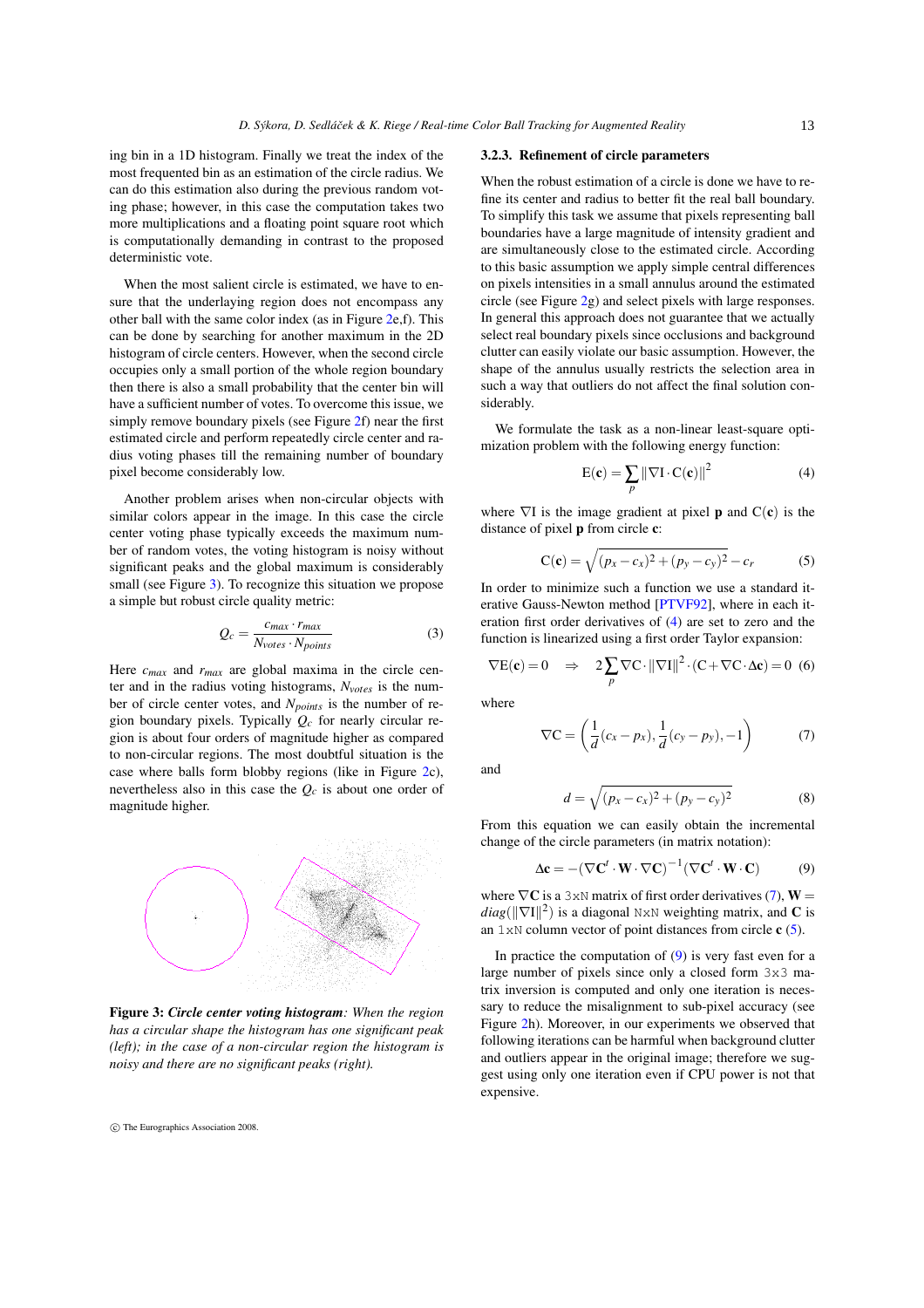<span id="page-5-2"></span>Once the circle parameters  $c_x$ ,  $c_y$ , and  $c_r$  are known the 3D position of the ball center can be estimated using a full perspective model (as in [\[GF03\]](#page-7-5)):

$$
x = c_x \frac{z}{f}
$$
,  $y = c_y \frac{z}{f}$ ,  $z = r\sqrt{1 + f^2/c_r^2}$  (10)

where *r* is the radius of a real ball, and *f* is the camera's focal length.

#### 3.2.4. Ball to track assignment

To track ball instances consistently and to avoid short-term detection failures caused by occlusions or sudden light condition changes (e.g. due to fluorescent light flickering), we take a temporal history of ball positions into account.

To do that a nearest neighbor track assignment with temporal hysteresis is used. Each detected ball is assigned to the nearest active track. When all active tracks are occupied and still some detected balls remain, a new track instance is created and switched to active mode when it remains occupied for several frames. Conversely the track is deactivated when it has not been occupied for a longer period of time. In common practice this mechanism allows to avoid flickering and sudden interchange of the augmentation when different virtual objects are assigned to balls with the same color index.

# <span id="page-5-0"></span>4. Results

The proposed algorithm has been implemented and tested in several practical scenarios. In this section we discuss performance, accuracy as well as limitations arising from performed experiments and present several exemplary applications.

#### 4.1. Performance & accuracy

The main advantage of the proposed ball tracking algorithm compared to previous approaches is the overall processing speed. In average it takes only 11 ms to analyze a 0.3 Mpix image with 8 balls (see Figure [4\)](#page-5-1) using one core of a *Intel Pentium D 920* (2.8 GHz, 800 MHz FSB, 2 MB Cache). In simpler scenarios even better processing speed can be achieved; therefore another real-time tracking engine can be incorporated into the processing pipeline (in our implementation we combine ball tracking with *ARToolKitPlus* and reach 20 ms for 8 balls and 10 planar markers in a 0.3 Mpix image).

However, still the processing speed decreases linearly with the number of detected balls. The pixel classification and the connected component analysis consume in average 6 ms per frame and can be considered as a constant load. The estimation of the ball position has the most significant influence on processing speed. It takes in average 0.5 ms per ball for moderately large regions (about 300 boundary pixels) when the circle center accumulator threshold is set to 16.

In order to reach this value it is in average necessary to perform about 300 iterations of randomized circle center voting.

The accuracy of the algorithm depends mainly on camera resolution, lighting conditions and extent of ball occlusion. In our experiments we used low-cost *Fire-i* color cameras running at resolution of 640x480 (YUV 4:1:1). Thanks to sub-pixel accurate circle refinement (Section [3.2.3\)](#page-4-5) the deviation of real and estimated ball position is typically below 1 mm. This value holds for not occluded daylight illuminated ball with diameter of 7 cm positioned on the table at a distance 1 m from the camera (diameter 60 pixels in the image space). In the case of strong occlusion (more than 50%) and/or bad light conditions, the deviation from the real position can be much greater.



Figure 4: *Performance analysis: The image used for performance analysis of the proposed algorithm. It takes 11 ms to estimate all 3D positions of these 8 color balls.*

# <span id="page-5-1"></span>4.2. Limitations

The main limitation of the proposed algorithm is the assumption on a constant color spectrum of incoming light. This limitation is closely related to the number of distinct colors that should be recognized. There is a trade off between number of active colors and size of color clusters. Larger clusters bring more robustness to color shifts, but decrease number of distinct colors and increase probability of collision with background objects. According to our experiments 4 distinct color clusters bring optimal trade off between number of colors and robustness of the system. When daylight is used for illumination and more colors are needed it is necessary to run color calibration phase several times during the day.

Another important limitation is the accuracy of ball depth estimation. When a ball is far from the camera or strongly occluded, the estimation of the circle position and radius can be biased and so the resulting depth can be notably different from real depth. A similar situation occurs also when bad lighting conditions and/or shifts in light spectrum cause noisy color classification. This type of deviation is usually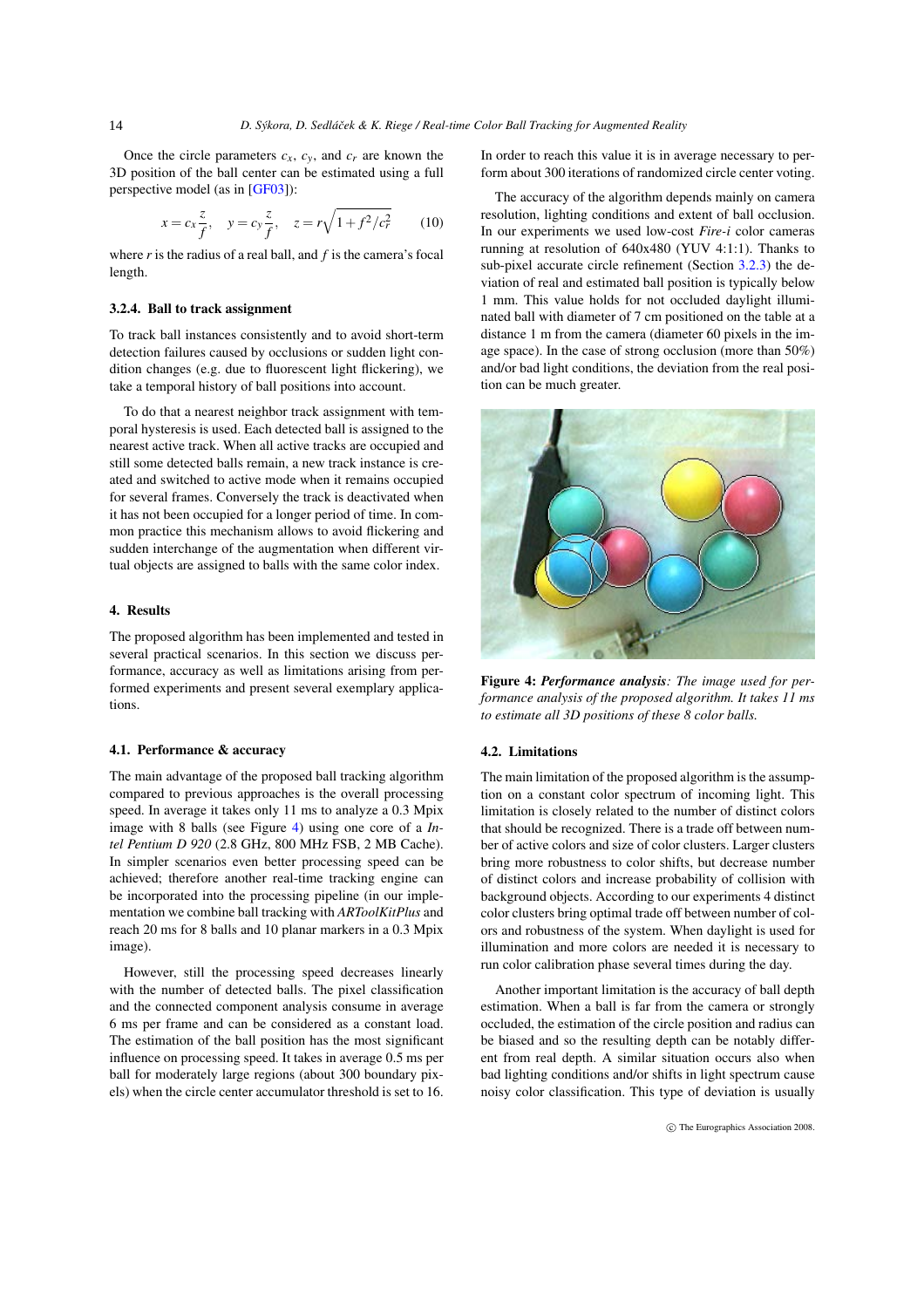<span id="page-6-2"></span>

Figure 5: *Applications — Chemical scenario: (a) manipulating atoms of H and Cl represented by two color balls, (b) computer generated visualization of chemical reaction. Pointing device: (c) telescopic antenna equipped with color ball on the top, (b) computer generated visualization of lungs appears when the ball touched the torso.*

<span id="page-6-1"></span>transient and so it can be suppressed by low-pass or *Kalman* filtering [\[Kal60\]](#page-7-26) at the expense of motion latency.

# 4.3. Applications

To show that our color ball tracking fits the needs of nearfield real-time AR applications as well as is suitable for doing interactions, we integrated our software into an interactive seated AR display called *Spinnstube* [\[WRB07\]](#page-7-27). While attaching the system to a table a user sitting in there looks through a half-silvered mirror in front of him/her. Interactions with objects located on the desktop are observed by a camera looking from atop.

Using this hardware platform we implemented an AR learning tool for teaching basic principles of chemical reactions. To give a user a proper haptic feedback color balls are used to represent atoms from a subset of a periodic table whereas the augmentation shows electrons in the valence layers of that specific atom. In combination with a printed version of the periodic table equipped with planar *ARToolKitPlus* markers a user is able to select atoms and build up simple molecules (see Figure [5,](#page-6-1) top row). As compared to a related AR-based chemistry teaching system [\[FFE](#page-7-28)∗07] (based only on *ARToolKit*) our approach brings great benefit since balls themselves have a special semantic meaning and thus they are not just markers additionally attached to the real object where the system augments on.

Another application in the context of AR where a ball can have a special semantic meaning is to use it as a pointing device. In this case a ball provides a compelling visual metaphor as pointer and a direct haptic feedback important for the pointing operation. Using an appropriate hardware construction (e.g. a telescopic antenna) fixed to a suitable input device (e.g. a wireless presenter with some buttons used as triggers) an interaction device for point-and-click events can be created easily. The pictures on the right in Figure [5](#page-6-1) show such a device used to highlight virtual organs augmented on a human torso model.

Furthermore, our color ball tracker can be also combined with previous ball-based tracking techniques providing upon the 3D position also an estimation of the orientation, i.e. dipole [\[GF03\]](#page-7-5) and 6-DOF sphere [\[BR05\]](#page-7-6). As compared to ball detection algorithms used in these papers our approach is easier to implement, increases robustness and brings lower computational overhead.

# <span id="page-6-0"></span>5. Conclusion and Future work

In this paper we presented a novel color ball tracking technique suitable for cost effective AR systems. Using a standard color camera it allows to estimate 3D positions of several visible color balls in real-time. As compared to planar fiducial markers our approach is robust to partial occlusion featuring a more comfortable manipulation, a natural visual metaphor and a proper haptic feedback. Moreover, the proposed technique is fast enough to be easily combined with other real-time tracking engines such as *ARToolKitPlus*. So we hope it has potential to become a complementary tracking alternative for low-cost AR systems.

As future work we plan to develop an on-the-fly color recalibration phase to increase the robustness to slight changes in color constancy of incoming light. Another issue deserving attention is the accuracy of the ball radius estimation especially in case of considerable occlusion. In addition to that we are also looking for other interesting applications where a color ball will have a natural semantic meaning similar to the proposed pointing device and the equalization with atoms.

#### 6. Acknowledgements

This work has been co-funded by the European Commission as part of the IST programme within the 6th framework (project ARiSE, contract number IST-027039) and partly supported by the Ministry of Education, Youth and Sports of the Czech Republic under the research program LC-06008 (Center for Computer Graphics).

The authors would like to send thanks to *Jiˇrí Žára*, *Jürgen Wind*, *Vlastimil Havran*, *Jan Ondˇrej*, and *Ondˇrej Jamˇriška* for their devoted support during the work on this paper.